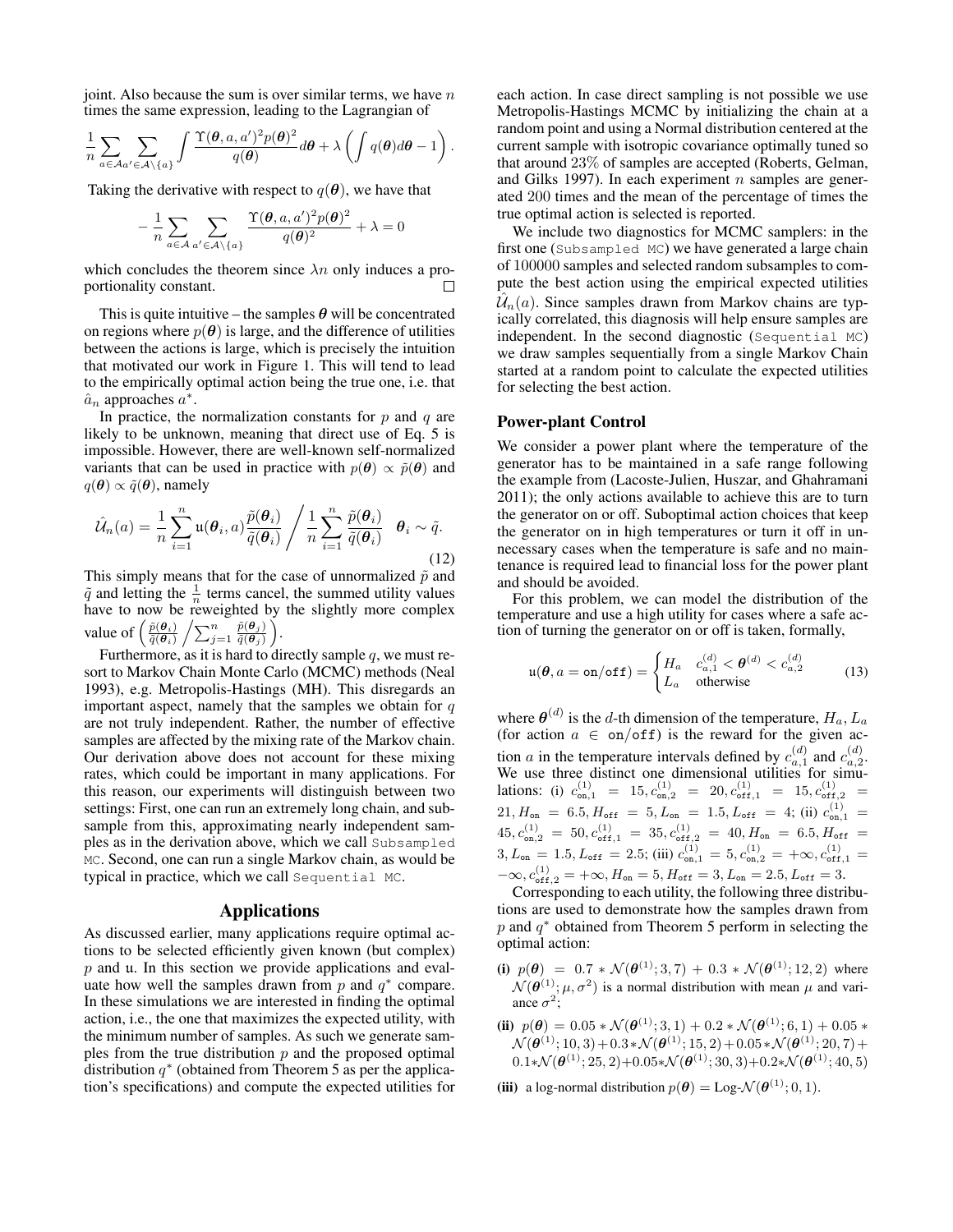

Figure 2: Power-plant simulations: the step-valued utility function (as in Equation 13) in the first column, the true distribution  $p$ (in blue) and  $q^*$  (in red) in the second column and in the third and forth columns the result of performing Subsampled MC and Sequential MC (as described in the text) are shown. In the two right-hand columns, note that  $q^*$  achieves the same percentage of optimal action selection performance as  $p$  in a mere fraction of the number of samples.

In Figure 2, the utility functions are shown in the first column (with black indicating the utility of on as detailed in Equation 13) and the temperature distributions  $(p \text{ in blue})$ as described above and  $q^*$  in red) in the second column are shown. In the third and fourth columns the result of performing Subsampled MC and Sequential MC of the Metropolis-Hastings sampler for selecting the best action is shown such that the x-axis represents the number of samples and the y-axis shows the percentage of times the correct optimal action is selected. Here, in general, we observe that a significantly smaller number of samples from  $q^*$  is needed to select the best action in comparison to the number of samples from p required to achieve the same performance.

To investigate the performance of samples from  $p$  and  $q^*$ in higher dimensions, we use a  $d$ -dimensional Gaussian mixture corresponding to temperatures at each point in the plant as  $p(\theta) = \mathcal{N}(\theta; 10, \Sigma) + \mathcal{N}(\theta; 20, \Gamma)$  where 10 and 20 are d-dimensional vectors with constant value 10 and 20 as the mean and  $\Sigma_{i,j} = 5 + \mathbb{I}[i = j]$  and  $\Gamma_{i,j} = 3 + 7\mathbb{I}[i = j]$  as  $d \times d$  covariance matrix. In addition, the utility function in Equation 13 is specified with  $c_{\text{on},1}^{(d)} = 23, c_{\text{on},2}^{(d)} = 25, c_{\text{off},1}^{(d)} = 1$  $20, c_{\text{off},2}^{(d)} = 22, H_{\text{on}} = 50d, H_{\text{off}} = 13, L_{\text{on}} = 1.1, L_{\text{off}} =$ 1.5  $\log(d)$ . In Figure 3 for  $d \in \{2, 4, 10, 20, 50, 80, 100\}$ , we observe that in an average of 100 runs of the MCMC with 200 samples, as the dimensions increase using  $q^*$  is more ef-

ficient. In fact, for a 100-dimensional bimodal Gaussian we are unable to find the optimal action using only 200 samples from  $p$ , which should be contrasted with the significantly improved performance given by sampling from  $q^*$ .



Figure 3: Performance of the decision maker in selecting the best action as the dimension of the problem increases in the power-plant. Note that at 100 dimensions,  $p$  is unable to select the optimal action whereas  $q$  still manages to select it a fraction of the time (and would do better if more samples were taken).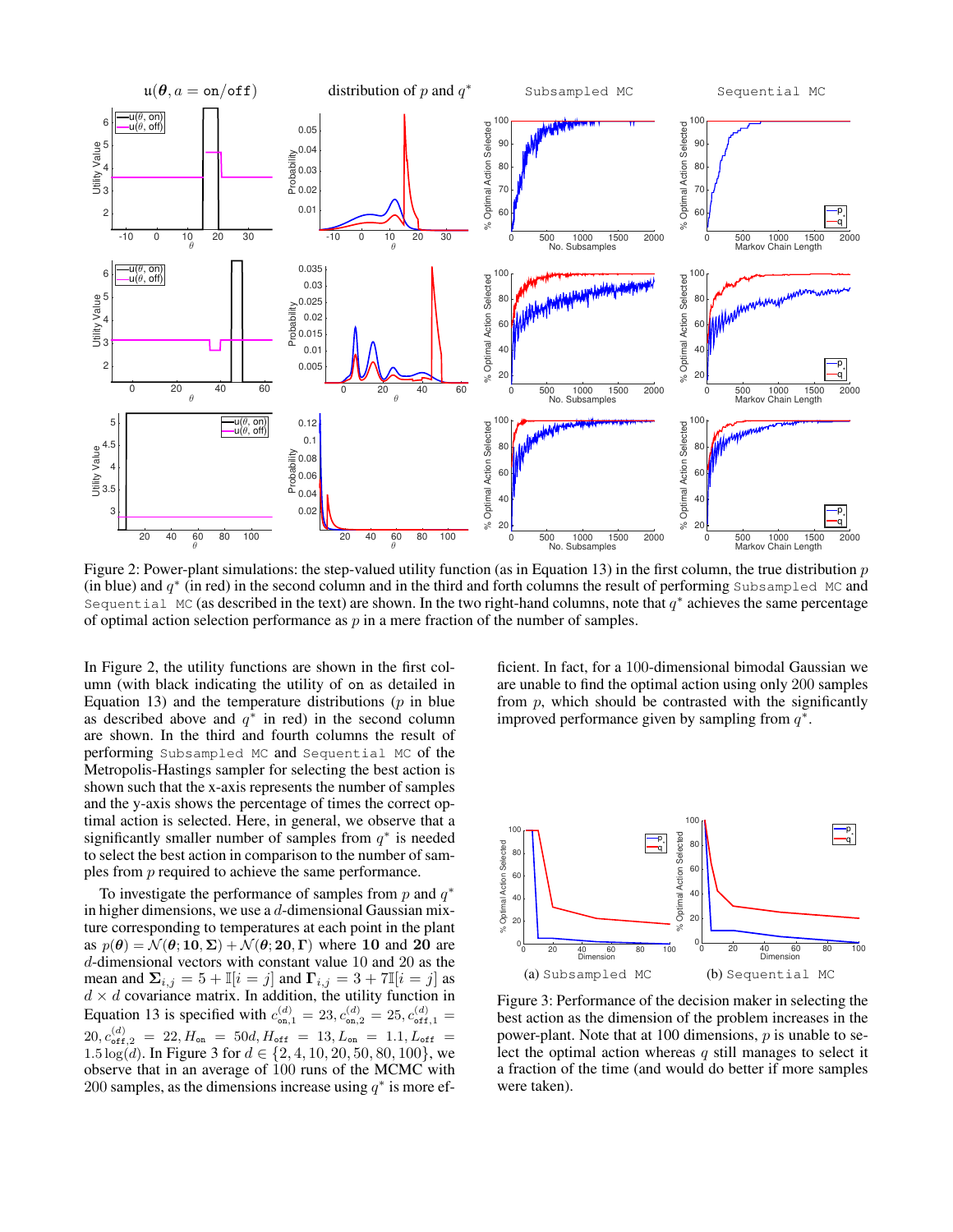

Figure 4: A robot's internal map showing the samples taken from its true belief distribution  $p$  (two modes are shown in blue, the second one is slightly obfuscated by the robot) and the optimal sampling distribution  $q^*$  derived by our loss calibrated Monte Carlo importance sampler in 4a. In 4b and 4c we see the performance (in terms of percentage of optimal action selected) of our loss-calibrated sampling method using  $q^*$  leads to near immediate detection of the optimal action in only a few samples.

## **Robotics**

Another application where sampling has been commonly used is localization in robotics (Thrun 2000). It is a risksensitive-decision making problem where the robot is rewarded for navigating to the charger in order to maintain its power but wrong actions may lead to catastrophic incidents like falling down the stairs or crashing into obstacles. Due to minimal resources on-board a robot and the nature of the real-time localization problem, it is crucial for the robot to be able to select the optimal action rapidly, yet safely.

The state of the robot is the combination of its coordinates on a map and its heading direction. In our example for these experiments, we use a three dimensional Gaussian belief state distribution with two locations in a room intended to model that a robot's belief update has been confused by symmetries in the environment: one mode is at the robot's true location and the other at the opposite end of the room.

In this experiment, we consider a map as shown in Figure 4a where there is a flat in-door environment that the robot can move by selecting one of the four actions forward, backward, right or left. This action will lead to a movement step in robot from the current point on map with the heading direction towards the selected action. In doing so however, the robot has to avoid the stairs (low utility region) and select the charging source (high utility region).

Assuming a deterministic transition dynamics model  $\theta' = T(\theta, a)$  and denoting  $(T(\theta_x, a), T(\theta_y, a))$  as the loca-

tion of the robot after taking action a from state  $\theta$  (that is, moving from the current location in the direction of the the selected action heading) and  $\mathcal{R}_{r}$  the set induced by region  $r$ , we use the following utility function:

$$
\mathfrak{u}(\boldsymbol{\theta},a) = \begin{cases} H & (T(\boldsymbol{\theta}_x,a), T(\boldsymbol{\theta}_y,a)) \in \mathcal{R}_{\text{charge}} \\ L & (T(\boldsymbol{\theta}_x,a), T(\boldsymbol{\theta}_y,a)) \in \mathcal{R}_{\text{stair}} \\ M & \text{otherwise} \end{cases}
$$
 (14)

where  $L < M < H$  (in our experiments:  $L = 1, M =$  $10, H = 400$  and  $a \in \{\text{forward}, \text{backward}, \text{right}, \text{}$ left}. Using distribution  $q^*$  from Theorem 5 as illustrated in Figure 4a, the samples from  $q^*$  (in red) concentrated on the charger's location which has higher utility value compared to the samples from  $p$  (in blue) that are from the mode of the distribution.

As shown in Figure 4b and 4c, using distribution  $q^*$  and running the same diagnostics as the previous experiment we see significant improvement in selection of the optimal action, requiring only a fraction of the samples of  $p$  to achieve the same optimal action selection percentage.

## Conclusion and Future Work

We investigated the problem of loss-calibrated Monte Carlo importance sampling methods to improve the efficiency of optimal Bayesian decision-theoretic action selection in comparison to conventional loss-insensitive Monte Carlo methods. We derived an optimal importance sampling distribution to minimize the regret bounds on the expected utility for multiple actions. This, to the best of our knowledge, is the first result linking the utility function for actions and the optimal distribution for Monte Carlo importance sampling in Bayesian decision theory. We drew connections from regret to the probability of selecting non-optimal actions and from there to the variance. We showed using an alternative distribution as derived in Theorem 5 will sample more heavily from regions of significance as identified by their sum of utility differences.

Empirically, we showed that our loss-calibrated Monte Carlo method yields high-accuracy optimal action selections in a fraction of the number of samples required by lossinsensitive samplers in synthetic examples of up to 100 dimensions and robotics-motivated applications.

Future work should investigate the extension of the novel results in this work to the case of (a) continuously parameterized actions (Alessandro, Restelli, and Bonarini 2007), (b) imprecise utility functions (e.g, when the return of a state is not known precisely, but can be sampled) (Boutilier 2003), (c) uncontrollable sampling (where the utility partially depends on auxiliary variables that cannot be directly sampled from) and (d) applications in active learning and crowdsourcing (Beygelzimer, Dasgupta, and Langford 2009). Furthermore, the bounds obtained here are not tight in the multiaction setting and can be improved in future work.

Altogether, this work and the many avenues of further research it enables suggest a new class of state-of-the-art loss-calibrated Monte Carlo samplers for efficient online Bayesian decision-theoretic action selection.